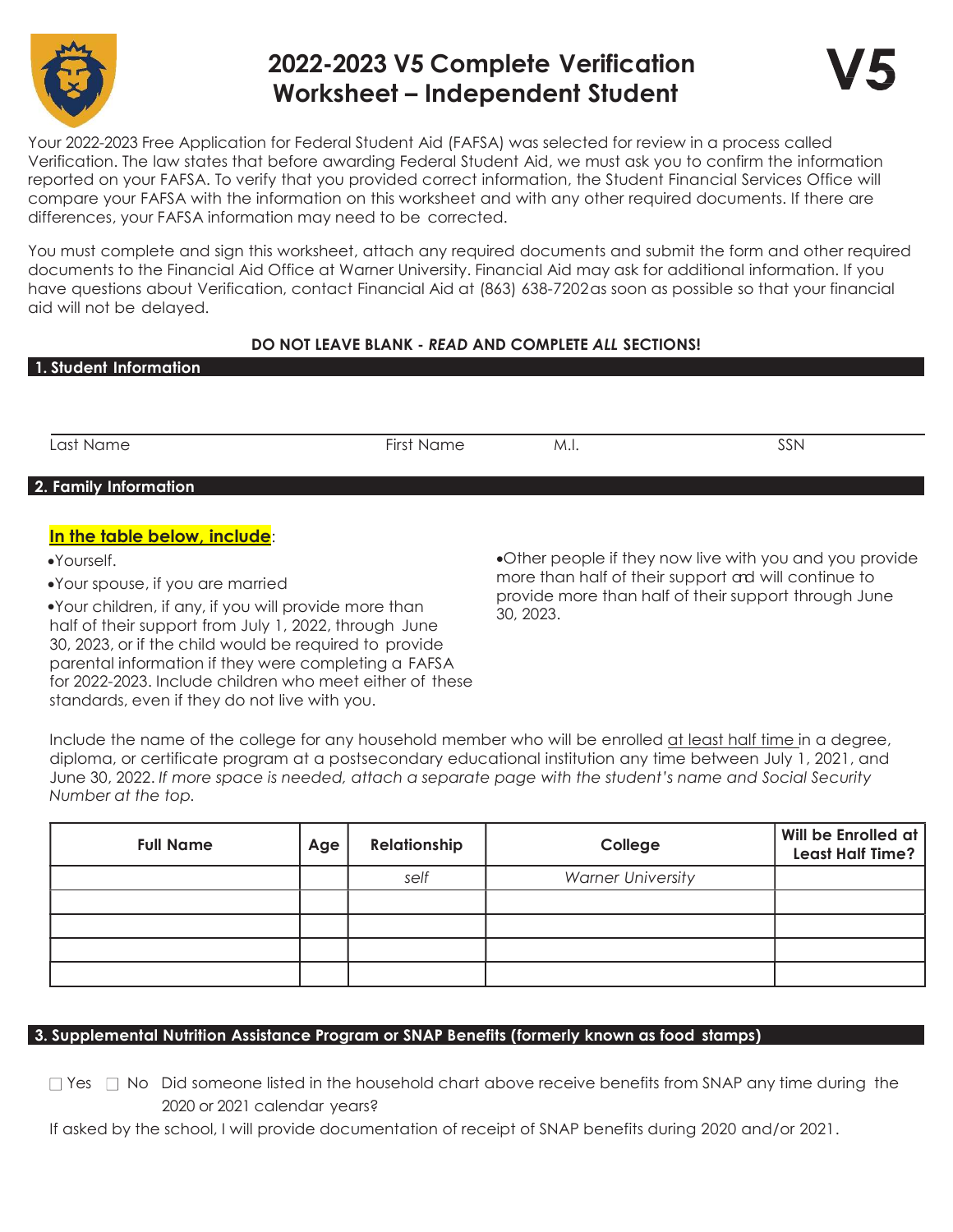$\Box$  Yes  $\Box$  No Did one (or both) of your parents listed in the household chart above **pay** child support in 2020?

If yes, indicate the name of the person who paid the child support, the name of the person to whom the child support was paid, the names of the children for whom child support was paid, and the total annual amount of child support that was paid in 2020 for each child. If asked by the school, I will provide documentation of the payment of child support. If you need more space, attach a separate page that includes the student's name and Social Security Number at the top.

| Name of Person Who Paid<br><b>Child Support</b> | Name of Person to Whom  <br><b>Child Support Was Paid</b> | Name of Child for Whom Support<br><b>Was Paid</b> | <b>Amount of Support</b><br><b>Paid in 2019</b> |
|-------------------------------------------------|-----------------------------------------------------------|---------------------------------------------------|-------------------------------------------------|
| <b>Marty Jones</b>                              | Chris Smith (example)                                     | <b>Terry Jones</b>                                | \$6,000.00                                      |
|                                                 |                                                           |                                                   |                                                 |
|                                                 |                                                           |                                                   |                                                 |
|                                                 |                                                           |                                                   |                                                 |
|                                                 |                                                           |                                                   |                                                 |

#### 5. High School Completion Status

- $\Box$  Yes, I have a high school diploma, GED or have completed my homeschooling requirements. Check only one:
	- O I have previously submitted documentation to the Financial Aid Office at Warner University
	- O Attached is a copy of my documentation (official high school transcript, passing GED scores, letter from district confirming homeschooling requirements met)
	- O I will provide documentation. Please indicate type of documentation:
- $\Box$  No, I do not have a high school diploma or GED, nor have I completed homeschooling requirements.
- $\Box$  I am attaching:
	- O A signed statement from my High School stating I excelled academically
	- O An academic transcript that indicates that I successfully completed at least a two-year program that is acceptable for full credit toward a bachelor's degree
	- O I cannot provide documentation. Please contact your Financial Aid Counselor.

#### 6. Educational Purpose – Valid government-issued photo id required for this s e c t i o n

This section must be signed and completed by the student <u>AND</u> witnessed by a Warner University financial aid staff member **at the time it is completed**.

I certify that I, am the individual signing this statement of

Educational Purpose and that the federal student financial assistance I may receive will only be used for educational purposes and to pay the cost of attending Warner University for 2022-2023.

Student's Signature Date Date of the United Student's Signature Date Date of the United Student's Signature Date

#### If you are unable to appear in person, you must complete the Notary's Certificate of Acknowledgment below: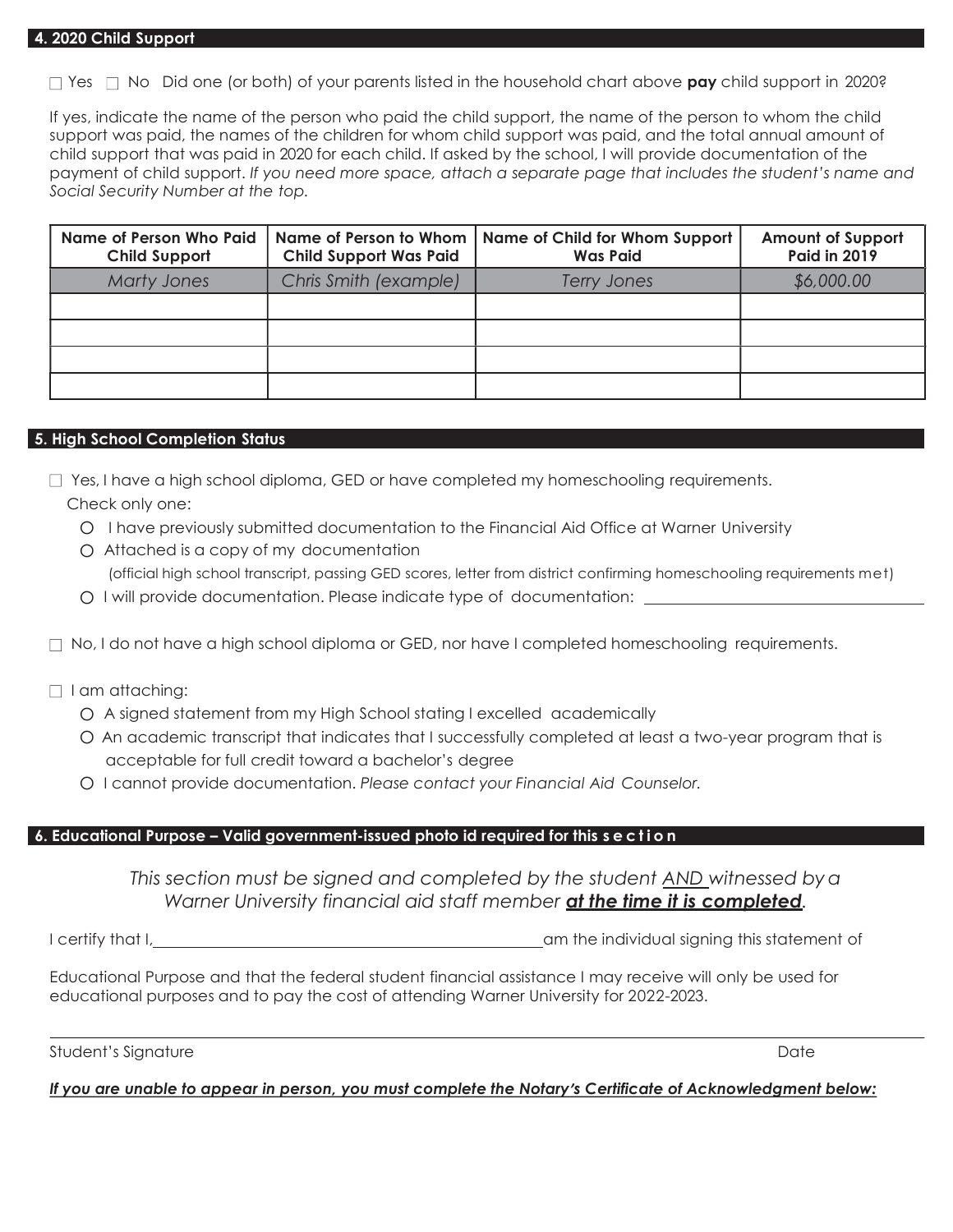| <b>Notary's Certificate of Acknowledgement</b>                                                                                                                                                                                 |                                                         |          |          |                           |           |
|--------------------------------------------------------------------------------------------------------------------------------------------------------------------------------------------------------------------------------|---------------------------------------------------------|----------|----------|---------------------------|-----------|
|                                                                                                                                                                                                                                |                                                         |          |          |                           |           |
| (Notary's Name)                                                                                                                                                                                                                |                                                         |          |          |                           |           |
|                                                                                                                                                                                                                                |                                                         |          |          |                           | to be the |
|                                                                                                                                                                                                                                | above-named person who signed the foregoing instrument. |          |          |                           |           |
| <b>WITNESS</b> my hand and official seal                                                                                                                                                                                       |                                                         | (seal)   |          | My commission expires on: |           |
| (Notary Signature)                                                                                                                                                                                                             |                                                         |          |          |                           | (Date)    |
|                                                                                                                                                                                                                                |                                                         |          |          |                           |           |
|                                                                                                                                                                                                                                |                                                         |          |          |                           |           |
| FA Initials & Date: The Second Second Second Second Second Second Second Second Second Second Second Second Second Second Second Second Second Second Second Second Second Second Second Second Second Second Second Second Se |                                                         |          |          |                           |           |
| ID Reviewed & Copied:                                                                                                                                                                                                          | <b>Drivers License</b>                                  | State ID | Passport | Other:                    |           |

## 7. 2019 Income Information

Check only one box below.

If it is confirmed that IRS data was not used as indicated, the student's file will be considered incomplete and could delay processing of financial aid.

 $\Box$  I used the IRS Data Retrieval Tool (DRT) on my FAFSA.

• Important Note: if you used the DRT and later changed the information, you must submit a signed Tax Return.

 $\Box$  I am attaching my signed 2020 IRS Tax Return.

 $\Box$  I filed an amended 2020 Tax Return. Contact the Financial Aid office for additional steps.

 $\Box$ I did not file a 2020 Tax Return AND I am not required to file a Tax Return. If you select this option, list all your employer(s) and income earned below AND attach W-2 form(s).

| <b>Employer</b> | Earnings/Income   Employer | <b>Earnings/Income</b> |
|-----------------|----------------------------|------------------------|
|                 |                            |                        |
|                 |                            |                        |
|                 |                            |                        |

 $\Box$  If you did not file a 2020 Tax Return and did not have earnings in 2020, please attached a written statement explaining how you supported yourself and your dependents on \$0 income for the period of January 1, 2020 – December 31, 2020. Clearly explain how you provided room and board for yourself and your dependents, and if you received any government assistance. Detail any bills that were paid on your behalf. Follow up clarification may be required.